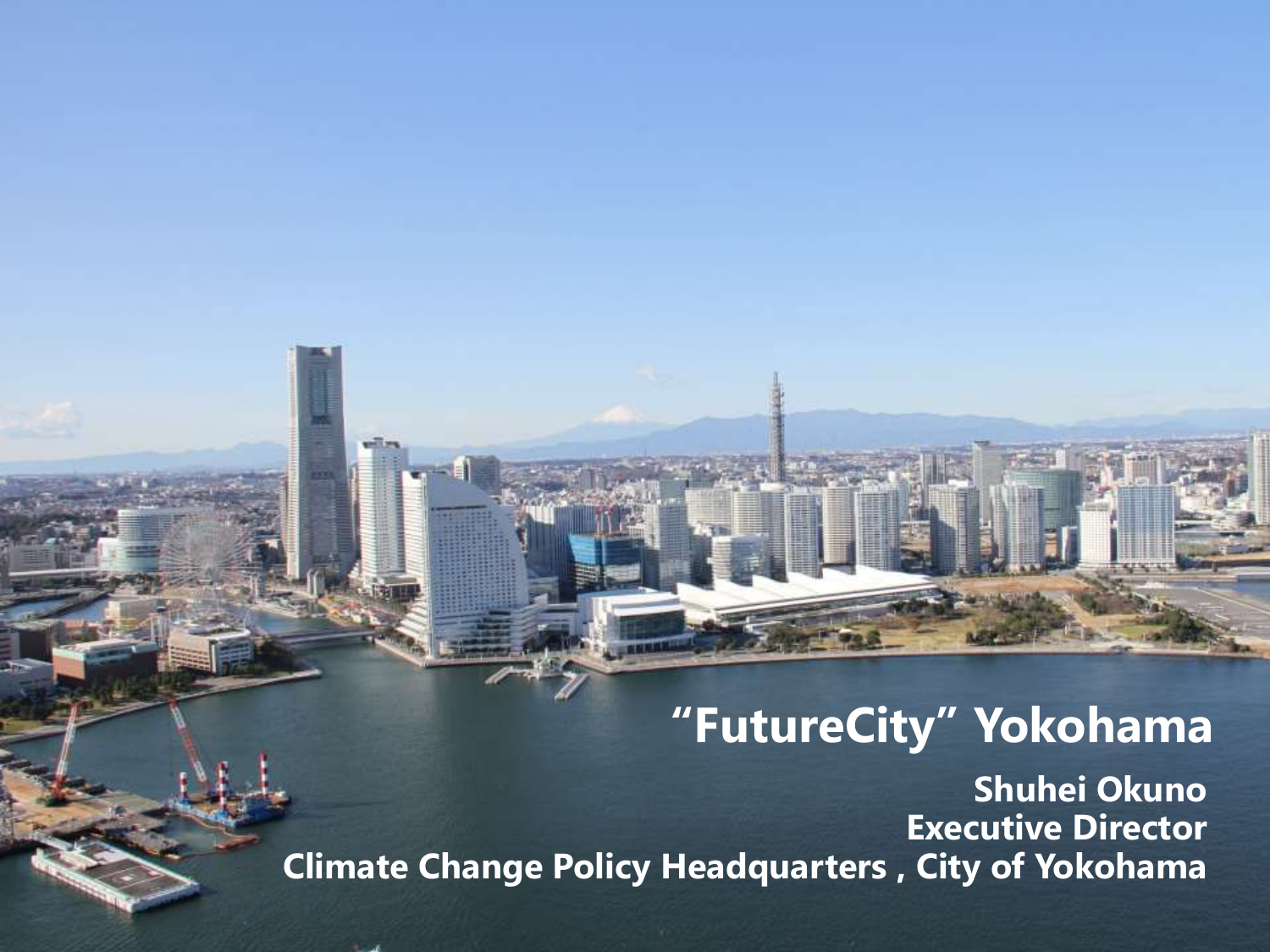"FutureCity"Yokohama

Population: **3.73**million

GDP: **12**trillion yen

GHG Emission: **19.34** million-tco<sub>2</sub>

Electricity Consumption : **16**billion-kwh











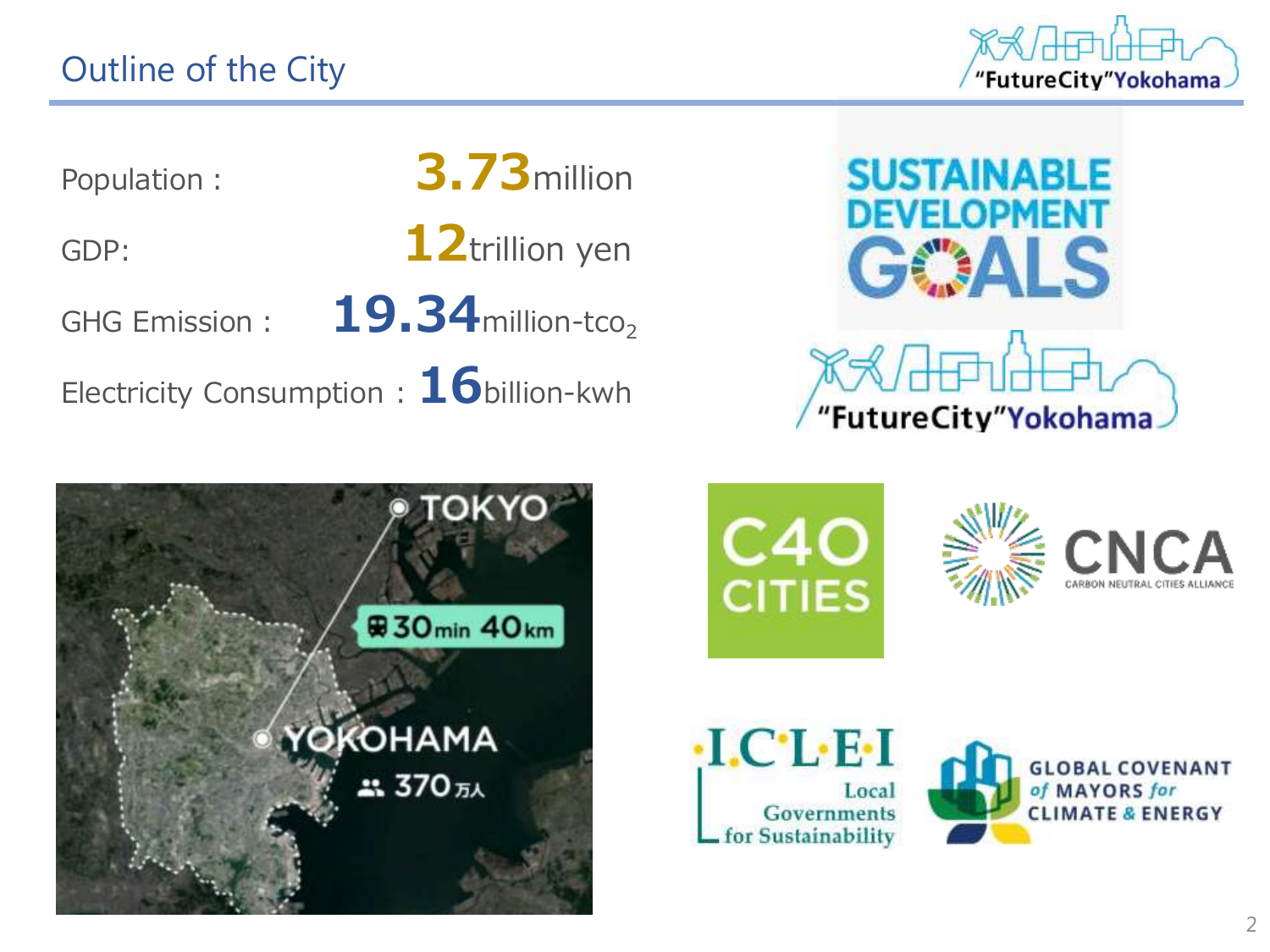

Yokohama City Action Plan for Climate Change Countermeasures

Revising in 2018

Consider the effectuation of **Paris Agreements**, trends in various countries, etc.

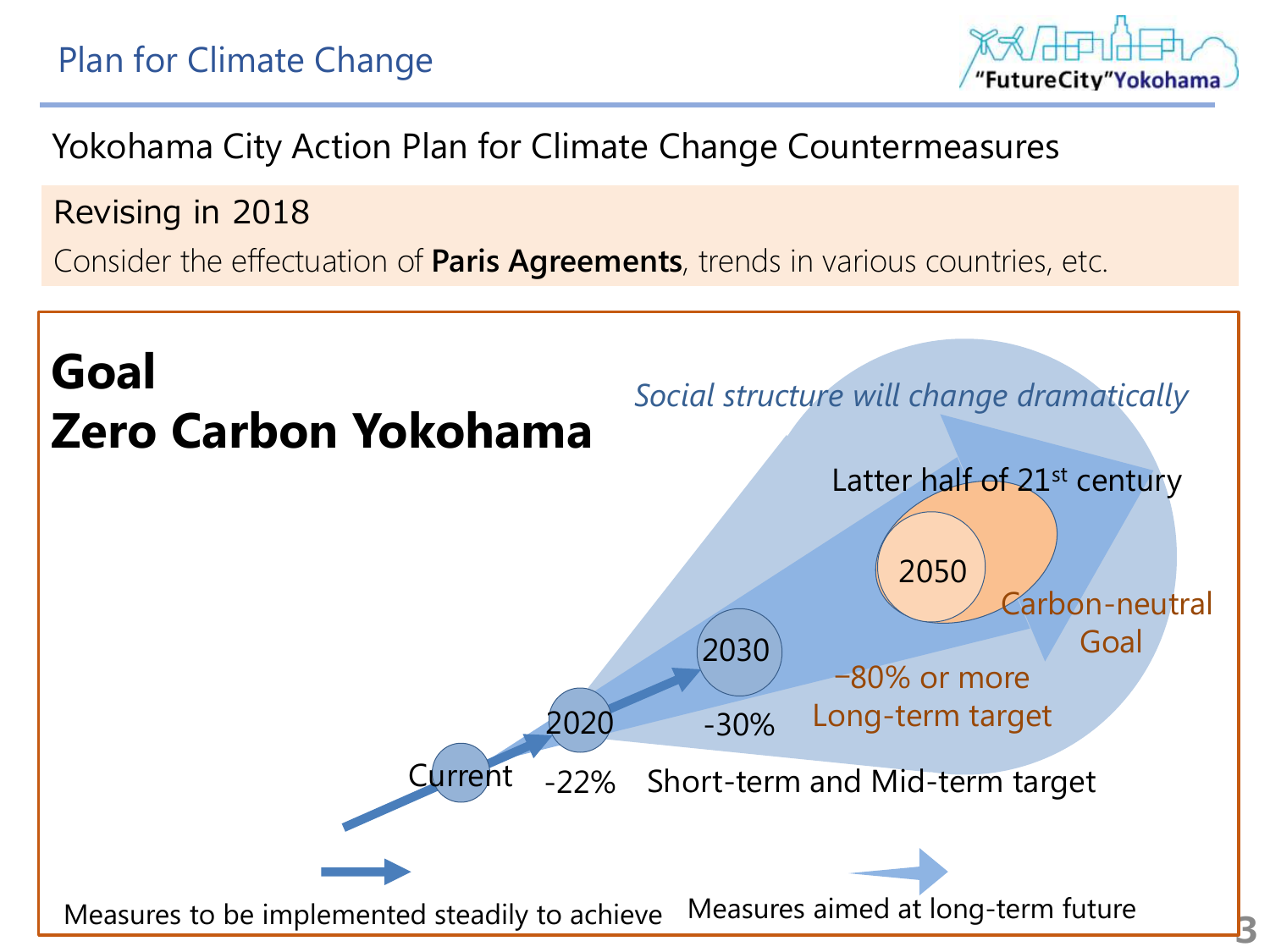### Energy Management: Yokohama Smart Business Association

"FutureCity"Yokohama



### Constructing Virtual Power Plant

- Control (charge/discharge) batteries installed in schools by using EMS
- Use electricity efficiently and save its consumption



#### Energy Circulation between City Hospital and Ward Office

- Establish CGS at City Hospital.
- In 2 facilities, use effectively heat and electricity generated by the CGS by using BEMS

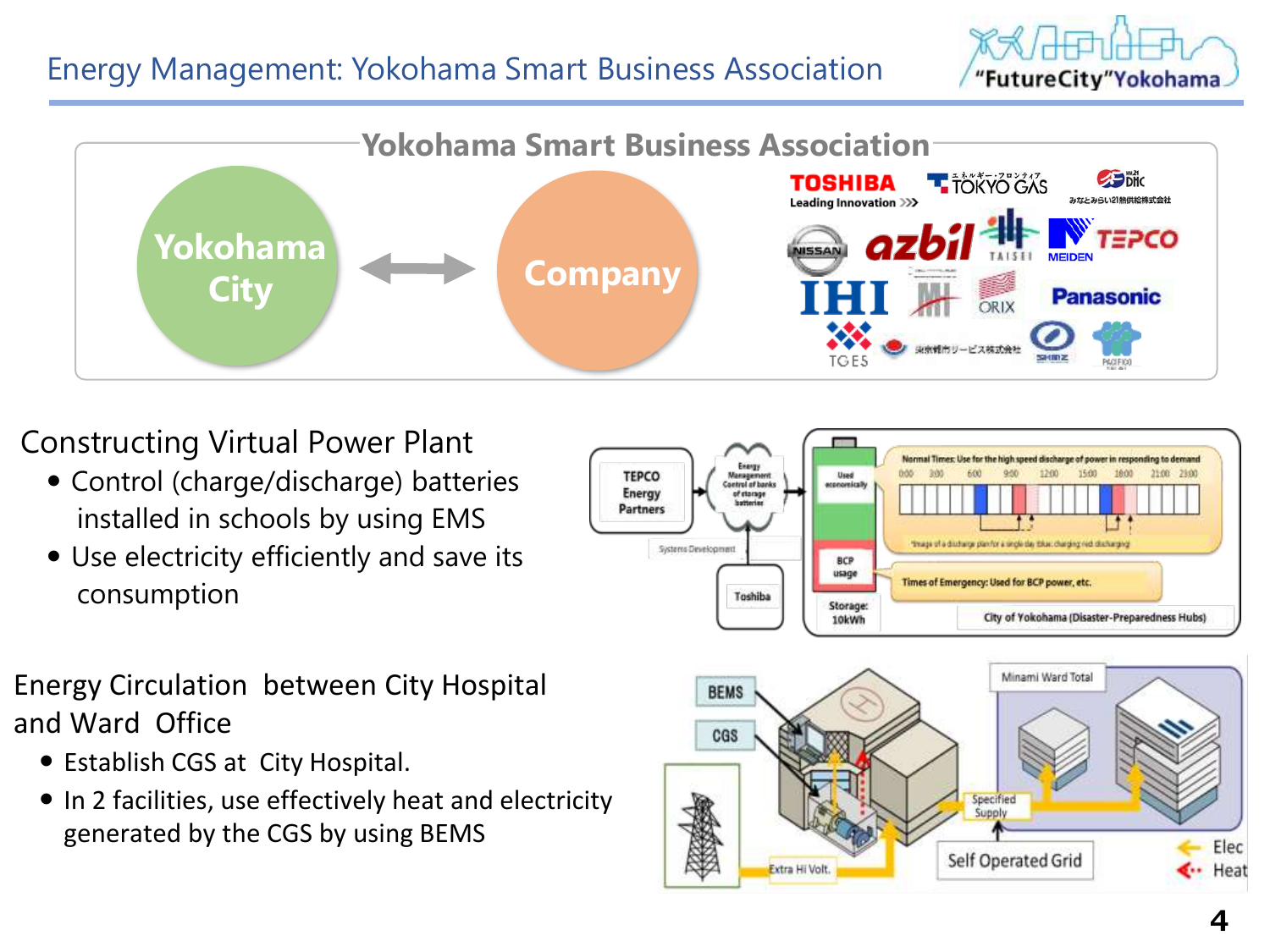

### 1. Energy Management

### 2. Hydrogen

3. Raising Awareness

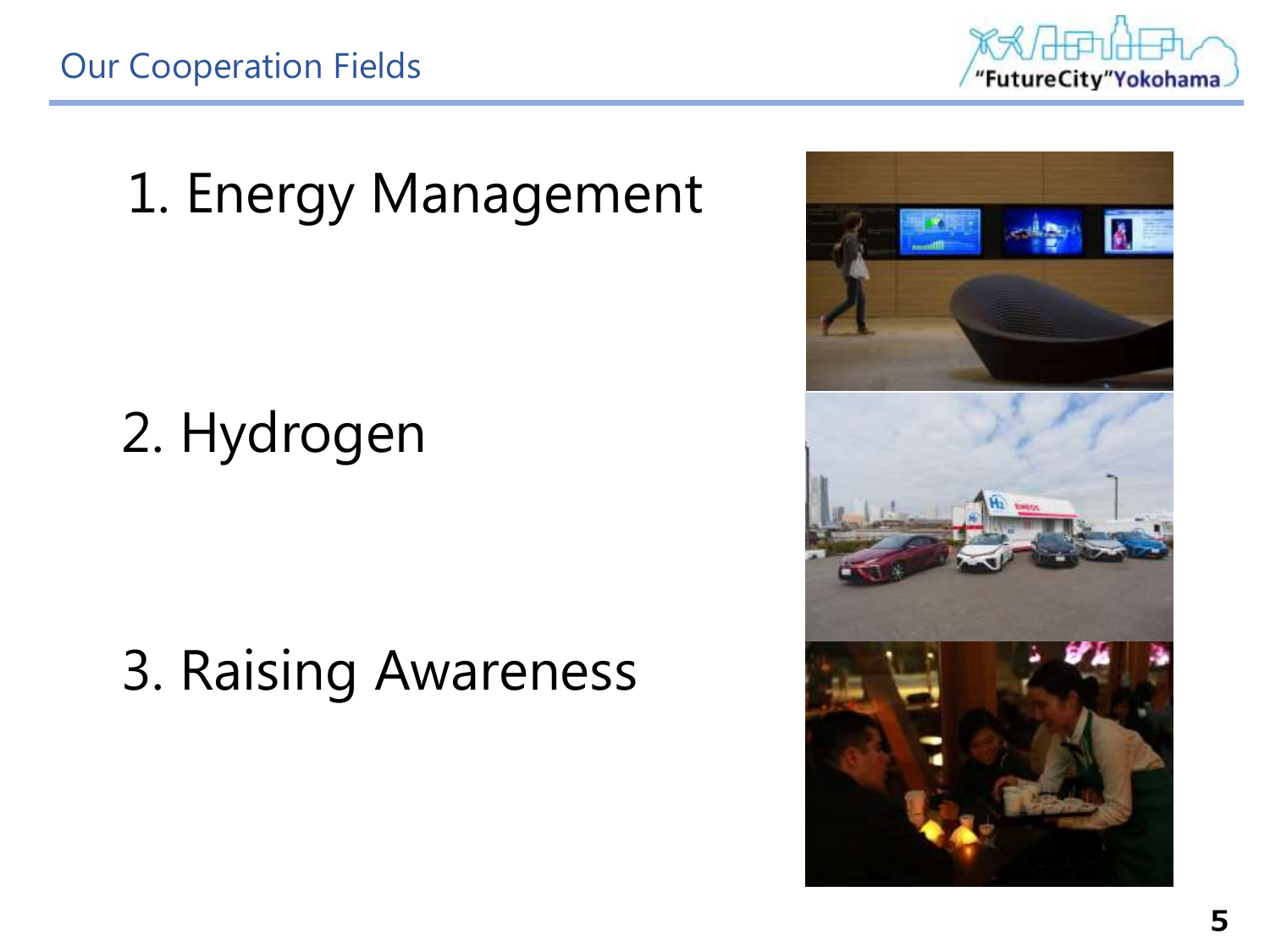

# Day1 (4/24)

# 1) Presentation and Discussion 1

- -Overview of Climate Change Countermeasure of 2 cities
- Raising Awareness in cooperation with Private Companies

# 2) Site Visit 1

### - Yokohama Minato Mirai 21 District

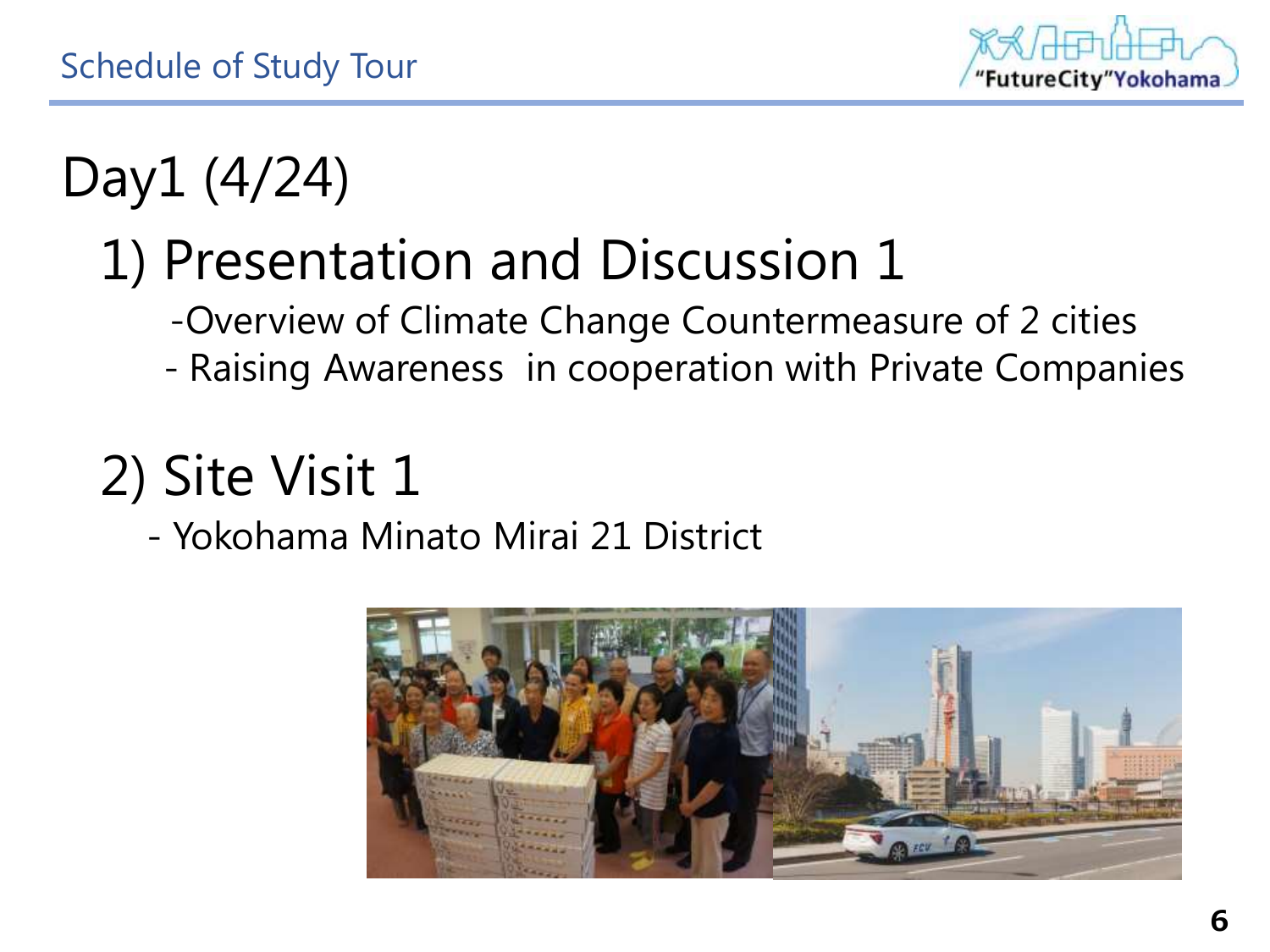

# Day2 (4/25)

## 1) Presentation and Discussion 2

- Sustainable Commercial Areas in Frankfurt
- About Mainova (Regional energy suppliers of electricity, gas, heat and water)
- Energy Management in Yokohama

# 2) Site Visit 2

- Minato Mirai 21 District Heating and Cooling Co., Ltd.

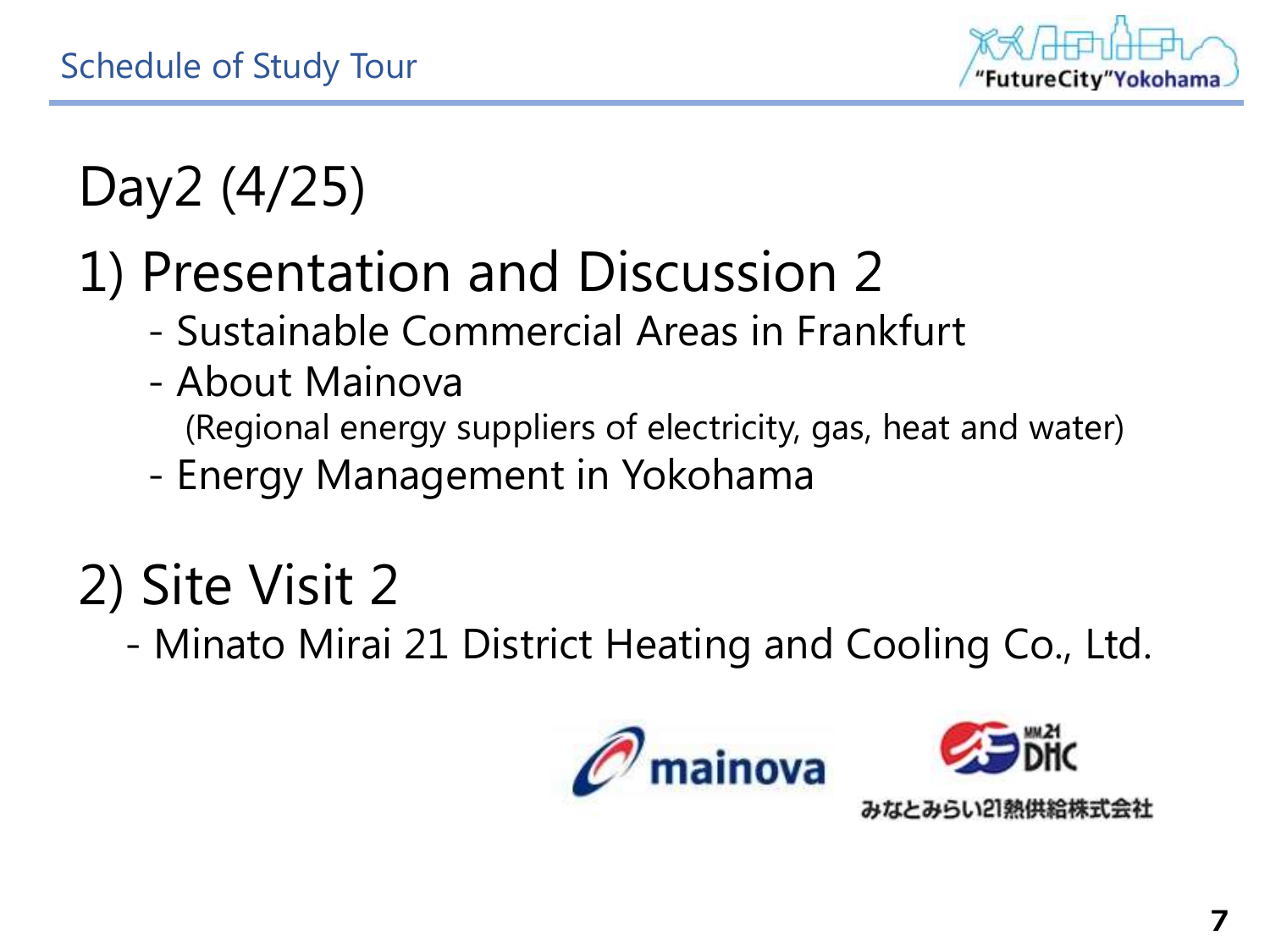

### Day3 (4/26)

### 1) Site Visit 3

- Low-Carbon Hydrogen Supply Chain Demonstration Project (using Yokohama City Wind Power Plant)
- 2) Wrap Up